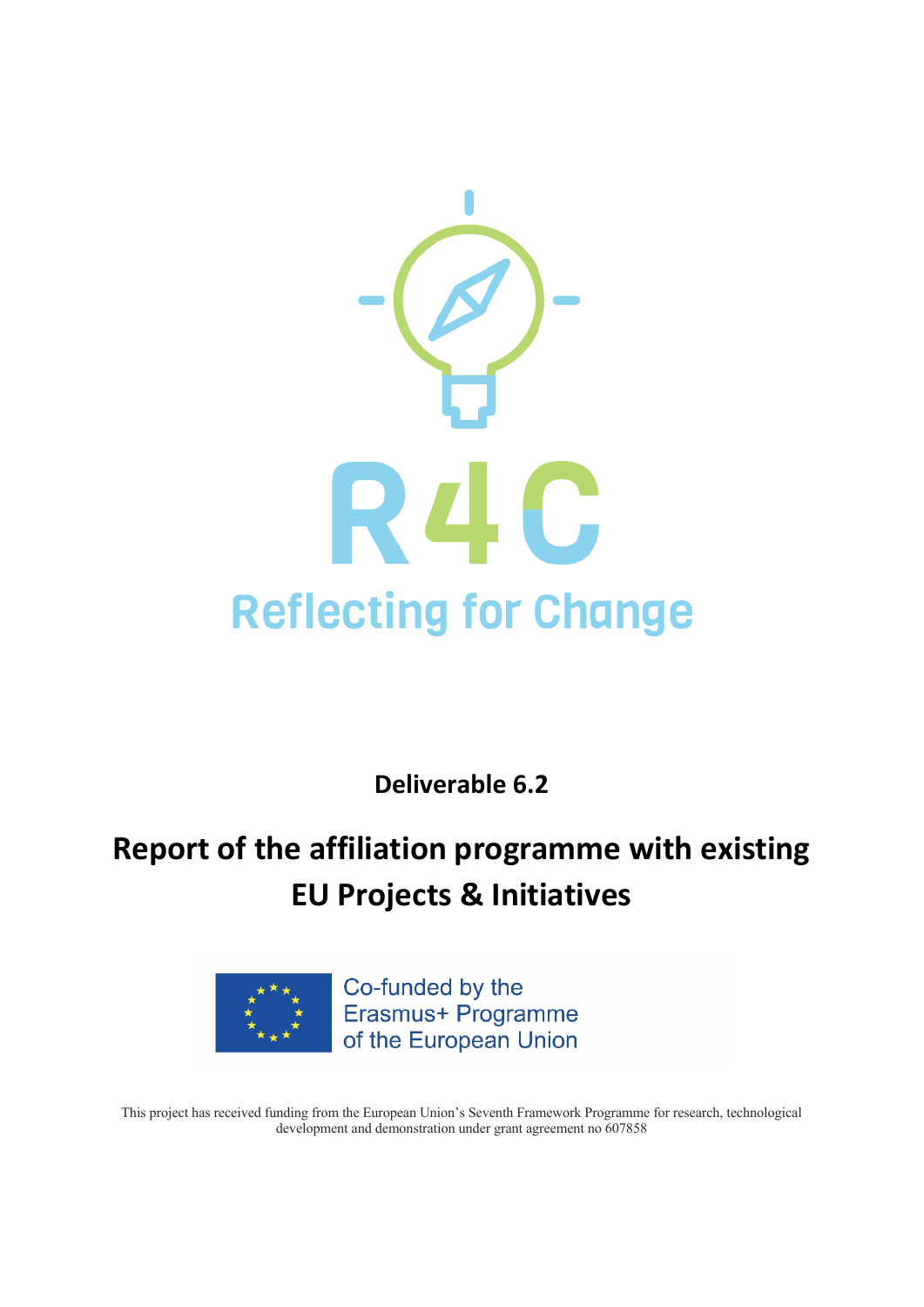| <b>Document Control Page</b>  |                                                                                                                                                                                                                                    |  |
|-------------------------------|------------------------------------------------------------------------------------------------------------------------------------------------------------------------------------------------------------------------------------|--|
| WP/Task                       | WP6 Dissemination and Sustainability / T2 Affiliations with existing EU Projects &<br>Initiatives (OSOS, EEPN, SELFIE)                                                                                                             |  |
| <b>Title</b>                  | Report of the affiliation programme with existing EU Projects & Initiatives                                                                                                                                                        |  |
| Due date                      | 31.10.2021                                                                                                                                                                                                                         |  |
| <b>Submission</b><br>date     | 31.10.2021                                                                                                                                                                                                                         |  |
| Abstract                      | This document describes the activities that were organised in cooperation with other<br>projects and initiatives. It also includes decisions from common meetings and plans for<br>coordinated activities from different projects. |  |
| Author(s)                     | Luca Laszlo, Nikos Zygouritsas                                                                                                                                                                                                     |  |
| Contributor(s)                | Rosa Doran, Rossella Parente, Eszter Salamon                                                                                                                                                                                       |  |
| Reviewer(s)                   | Sofoklis Sotiriou                                                                                                                                                                                                                  |  |
| <b>Dissemination</b><br>level | internal<br>$\boxtimes$ public<br>confidential                                                                                                                                                                                     |  |

# **Document Control Page**

| <b>Version</b> | Date       | Modified by                             | <b>Comments</b>                                 |
|----------------|------------|-----------------------------------------|-------------------------------------------------|
|                | 01.10.2021 | Luca Laszlo                             | First version, with input from EA and EDEN      |
| 1.1            | 15.10.2021 | Nikos Zygouritsas                       | Second version with input from CITTA and NUCLIO |
| 2              | 30.10.2021 | Nikos Zygouritsas,<br>Sofoklis Sotiriou | Review, Final editing                           |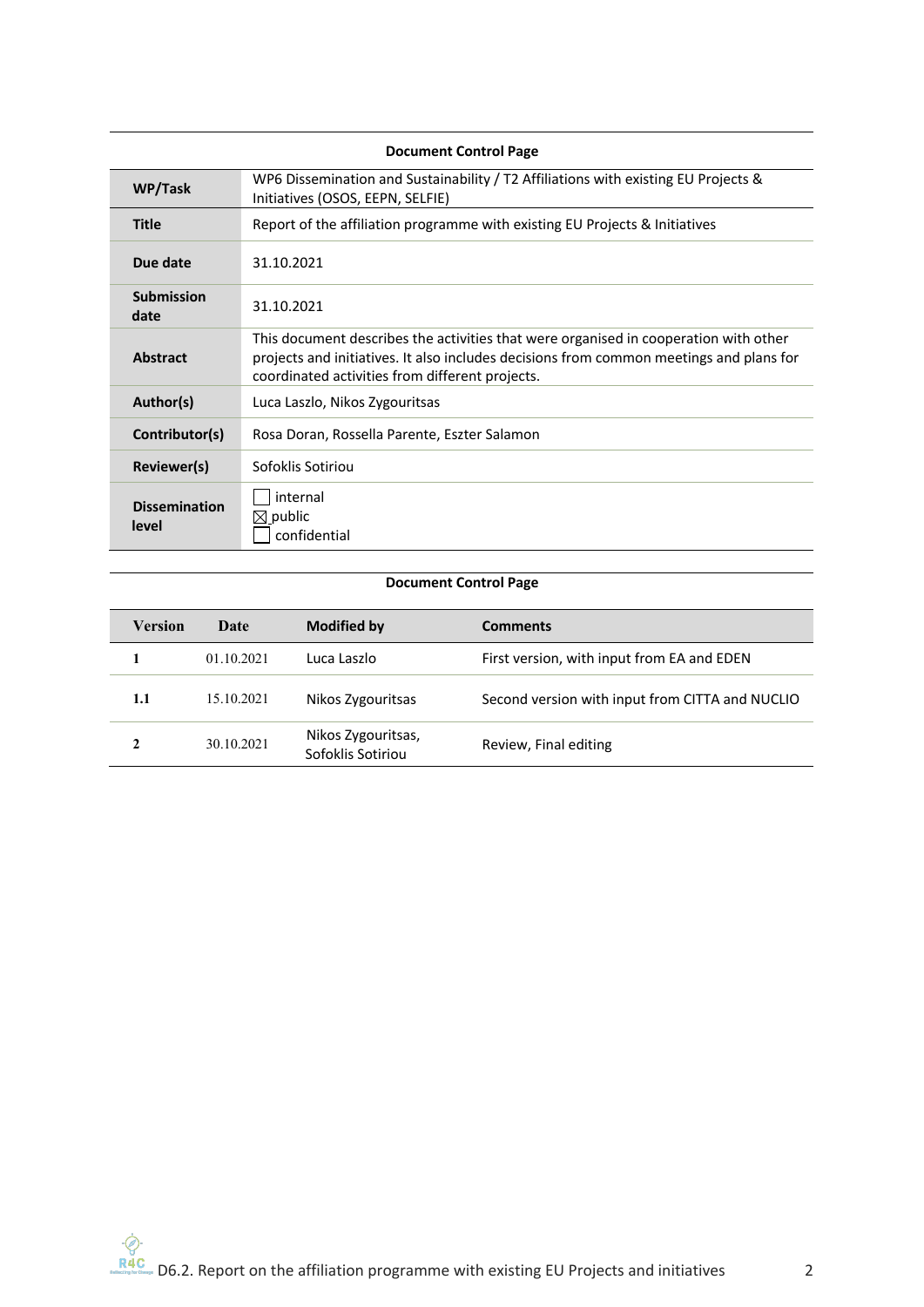# **Executive summary**

Throughout the lifespan of the R4C project, the partnership has considered networking and clustering activities as major factors of the viability and the effectiveness of the project's results. The R4C consortium has established an effective communication and collaboration with the Joint Research Centre of the European Union and the European Education Policy Network, the ERASMUS+ European Policy Network on Teachers and School Leadership. Additionally, the R4C consortium capitalized on the work of the OSOS Coordination Action that has created a large network of open schools in Europe.

The R4C project partners ensured that the project created synergies and collaborations with other relevant Erasmus plus projects as well as with various national projects and initiatives. These synergies create the widest possible impact of the project and support its sustainability.

This document describes the activities that were organised in cooperation with other projects and initiatives. It also includes decisions from common meetings and plans for coordinated activities from different projects.The document is structured into three chapters that present the different levels of collaboration.

Chapter 1 presents the affiliation activities and collaboration with the the Joint Research Centre of the European Union and the European Education Policy Network, the ERASMUS+ European Policy Network on Teachers and School Leadership on a policy level.

Chapter 2 presents the affiliation activities and collaboration with European projects on an implementation level throughout Europe.

Chapter 3 the affiliation activities and collaboration with initiatives on national and local level.

Chapter 4 is the summary of the document.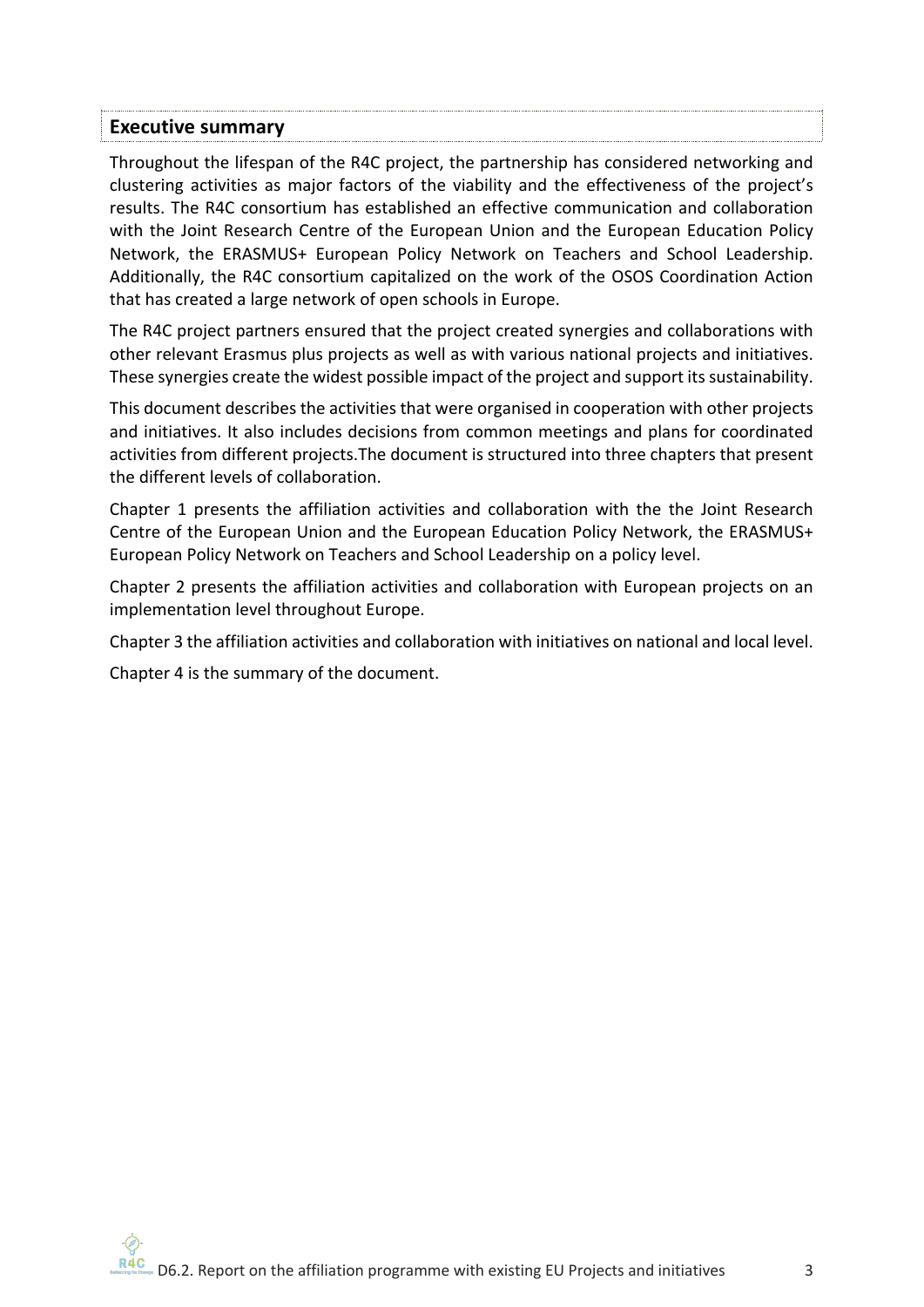|              | <b>Table of contents</b>                                                                 |  |
|--------------|------------------------------------------------------------------------------------------|--|
|              |                                                                                          |  |
|              |                                                                                          |  |
| $\mathbf{1}$ |                                                                                          |  |
| 1.1          |                                                                                          |  |
| 1.2          |                                                                                          |  |
|              | 1.2.1                                                                                    |  |
|              | 1.2.2                                                                                    |  |
| 1.3          | European Education Policy Network on Teachers and School Leaders  8                      |  |
| 2            | Affiliation activities and collaboration with projects on implementation level  10       |  |
| 2.1          |                                                                                          |  |
| 2.2          |                                                                                          |  |
| 2.3          | Raising awareness about natural disasters through the development of best practices and  |  |
| 2.4          |                                                                                          |  |
| 2.5          |                                                                                          |  |
| 3            | Affiliation activities and collaboration with initiatives on national and local level 13 |  |
| 3.1          |                                                                                          |  |
|              | 3.1.1                                                                                    |  |
|              | Design Challenge - ACM Interaction Design and Children (IDC) conference 202113<br>3.1.2  |  |
| 3.2          |                                                                                          |  |
| 3.3          |                                                                                          |  |
| 4            |                                                                                          |  |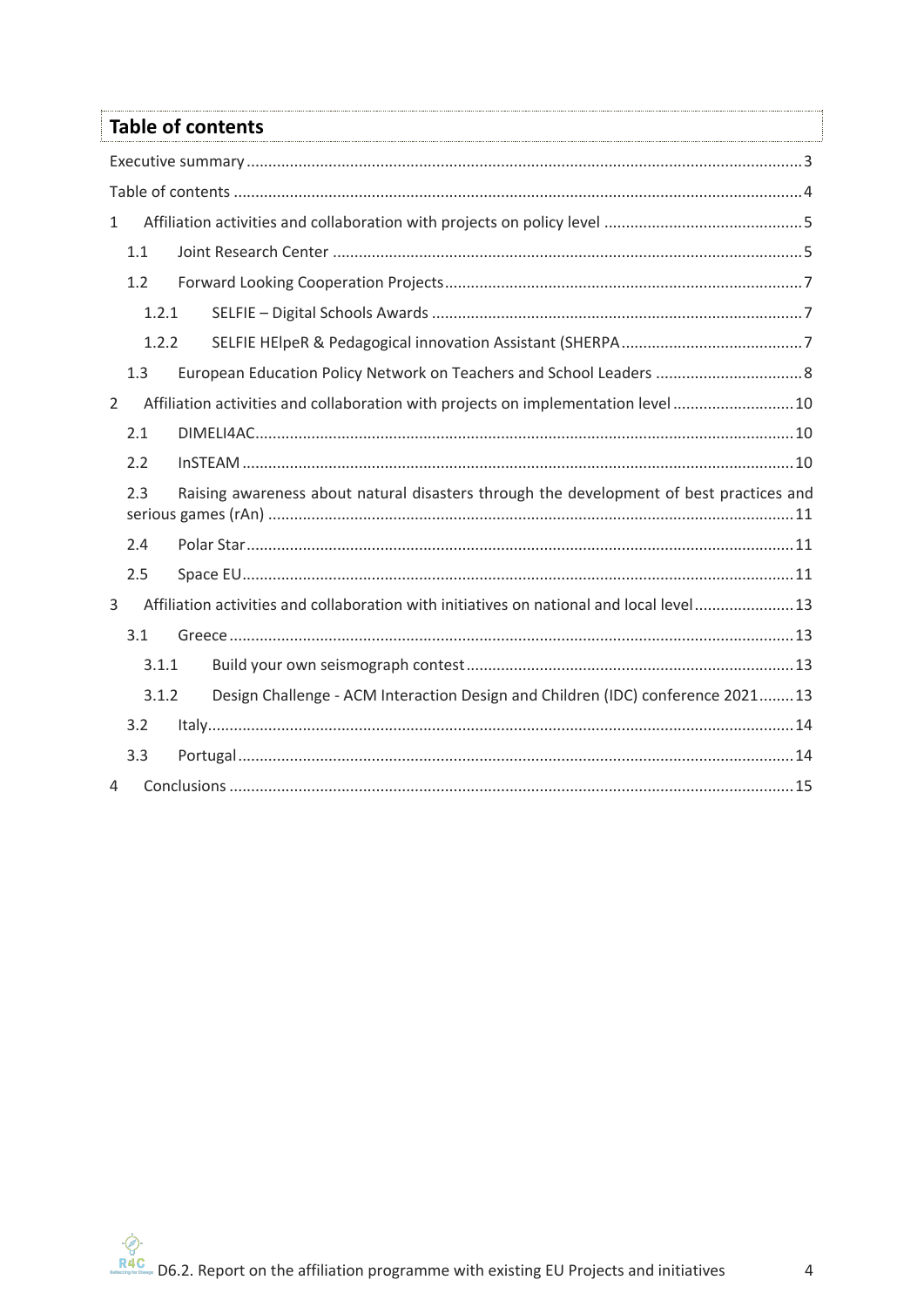## **1 Affiliation activities and collaboration with projects on policy level**

**Reflecting for Change** (R4C) project has been designed to promote the use of self-reflection tools as a vehicle to support innovation and systemic change in schools. It proposes an innovation support framework (School Innovation Academy) and a roadmap to schools seeking to introduce a change culture that ensures a meaningful uptake of sustainable innovation, with an emphasis on achieving improved learning outcomes as set by the Europe 2020 strategy. R4C has highlighted the potential of self-reflection tools like SELFIE to act as a starting point - and by interconnecting the ICT-base innovation with the school openness towards the development of an integrated plan towards innovation: by using as a reference this well-established self-reflection process and based on its results, 300 schools were guided to set up a roadmap and their innovation strategy to become an innovative ecosystems. The project has brought together key stakeholders who have the potential to generate systemic impact with their activities and to transfer the projects outcomes and findings at policy level.

The R4C project looked at how schools can be supported in using these tools to understand the current position of the organisation and build on the results to define and implement suitable action plans **by providing a step by step support mechanism for school heads and teachers.** R4C studied the actual processes and unique pathways (rather than looking simply into variations in scores) from self-reflection results to concrete actions in the school as a learning ecosystem, in key areas such as Teacher CPD, school management, school openness, technology integration, innovation uptake, community engagement, social responsibility and others. R4C capitalized on the work of the **OSOS Coordination Action** that has created a large network of open schools in Europe. OSOS has been designing and orchestrating a movement across the EU to transform schools into sites where science teaching is a shared responsibility between leaders, teachers and students. Open Schooling has spread: there are over 1 100 schools participating, in 12 member countries.

Throughout the lifecycle of the project, the R4C consortium has built a very strong collaboration with the Join Research Center, the European Commission's science and knowledge service that has developed and is running the SELFIE tool.

### **1.1 Joint Research Center**

The Reflecting for Change (R4C) project aimed at proposing an advanced support framework, as well as a set of core policy recommendations, to schools seeking to introduce a type of holistic change that will ensure a meaningful uptake of sustainable innovation, with an emphasis on achieving improved learning outcomes as set by the Europe 2020 strategy. R4C was a Forward-Looking Cooperation Project that promotes the use of self-reflection tools to support innovation and systemic change in education and training institutions. These projects highlight good practice in using and, in particular, following-up results from the SELFIE for schools self-reflection tool developed by the European Commission. Forward-Looking Cooperation Projects (FLCPs) are large-scale projects with the aim to identify, test, develop or assess innovative policy approaches that have the potential of becoming mainstreamed and improving education and training systems.

Innovation and systemic change in education can be slow to take root. Developing the innovative and entrepreneurial potential of education institutions, or successfully integrating digital technologies, requires a holistic approach. This means planning for innovation and change in, for example, pedagogies, infrastructure, organisational capacity, human resource management and institutional strategies. There is a considerable need to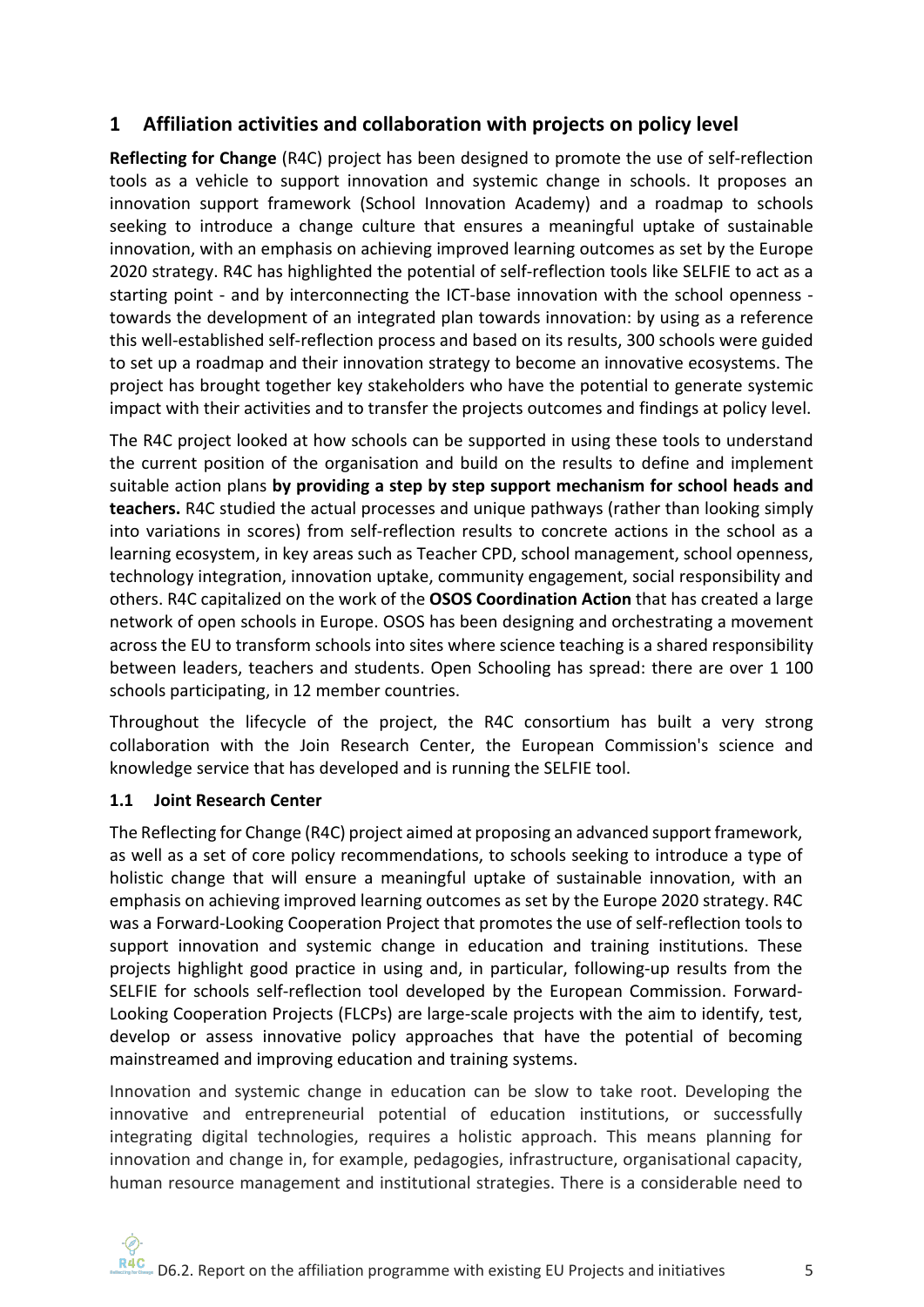support and involve a broad set of stakeholders (eg educational leaders, educators, administrative staff, students and external stakeholders) so that each institution can respond to the need for institutional change and development in a meaningful, comprehensive and strategic way.

Improving and modernising education and training systems is a key priority for the EU. The Europe 2020 strategy acknowledges that a fundamental transformation of education and training is needed to provide the knowledge, skills and competences required for Europe to remain competitive. Educational organisations such as schools and universities have to evolve and adapt in order to achieve their core mission: to educate students to be successful in a complex and interconnected world that faces rapid technological, cultural, economic and demographic change. The use of self-reflection tools can be a way to support organisational change towards identifying goals of sustainable innovation, defining actions and achieving improved learning outcomes.

Throughout the lifecycle of the project, the R4C consortium has built a very strong collaboration with the Join Research Center, the European Commission's science and knowledge service that has developed and is running the SELFIE tool. This collaboration took off during the Project Coordinators` Meeting of Forward- Looking Cooperation Projects, which took place on Wednesday 12 and Thursday 13 February 2020.

Members of the Join Research Center participated in various R4C activities and events that further elaborated this collaboration:

- The R4C Virtual Summer School (6/7/20  $10/7/20$ ). The summer school aimed to familiarise participants with the open schooling approach that provides a powerful framework for school heads and teachers to engage, discuss and explore: how schools need to evolve, transform and reinvent; how schools facilitate open, more effective and efficient co-design, co-creation, and use of educational content tools and services for personalized science learning and teaching; how schools can become innovation incubators and accelerators. It has been designed to promote the use of self-reflection tools as a vehicle to support innovation and systemic change in schools. It proposes an innovation support framework and a roadmap to schools seeking to introduce a change culture that ensures a meaningful uptake of sustainable innovation. It focused on the use of self-reflection tools as a valid way to support innovation and systemic change in education. Participants explored how schools may move from self-reflection to developing a comprehensive plan of action that utilises the results of a selfevaluation exercise, but, crucially, in combination with fundamental principles and mechanisms of European educational policy for schools. Dr. Nikoleta Giannoutsou, Project leader at the Human Capital and Employments section of JRC, presented the latest developments of SELFIE and explored possibilities of cooperation with the R4C schools.
- § The Open Classroom 2020 conference "Open and distance education: New challenges and perspectives" took place on November 6-8, 2020. It uniquely combined modern technological solutions (zoom, youtube and Second Life) and offered an unforgettable experience to all participants being a unique hybrid conference. The conference was co-organized by Ellinogermaniki Agogi, the Institute for Educational Policy and the European Distance and e-Learning Network - EDEN. Dr. Nikoleta Giannoutsou, Project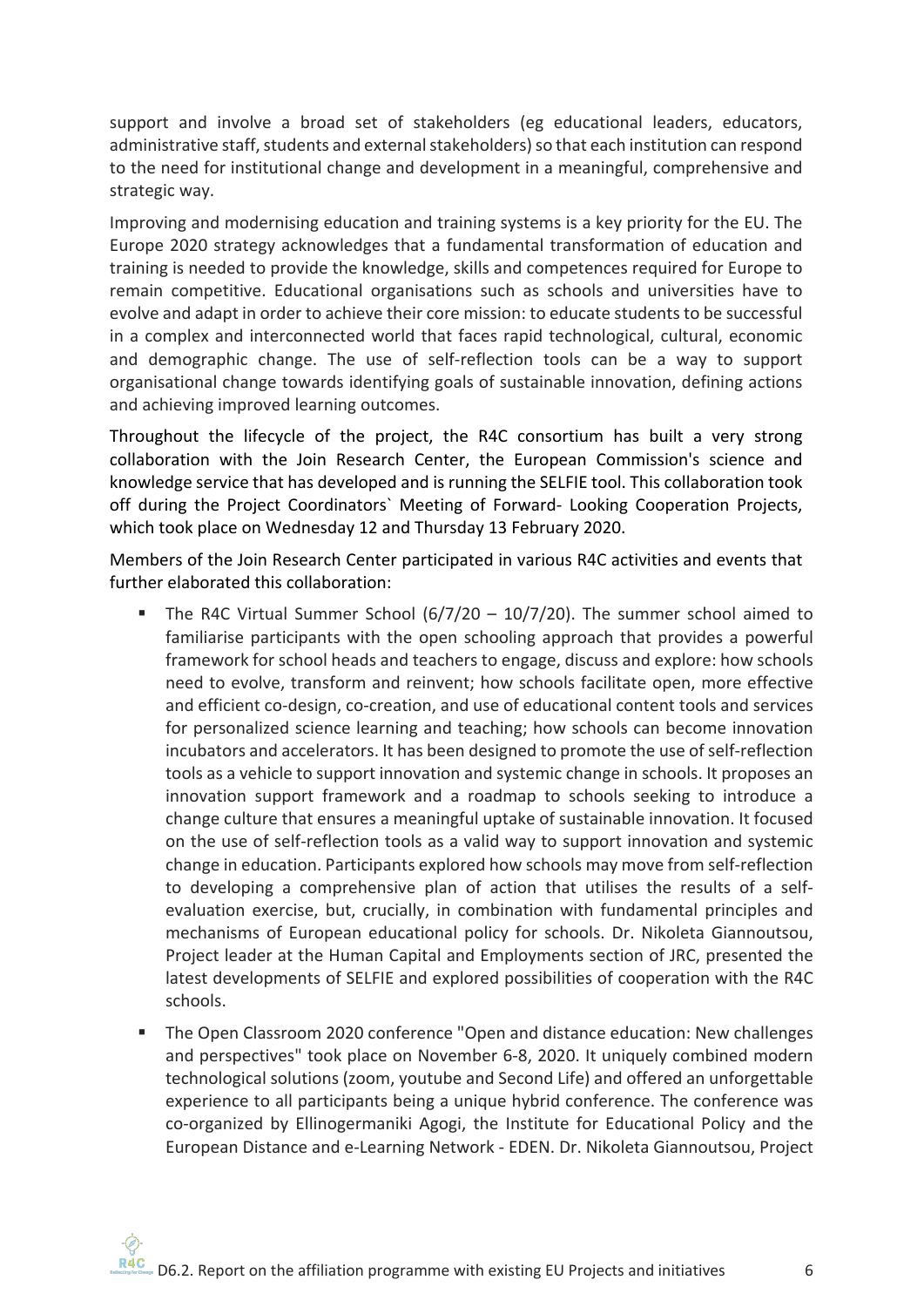leader at the Human Capital and Employments section of JRC, was one of the keynote speakers of the conference.

R4C was heavily involved in the planning of the second SELFIE forum in collaboration with the SELFIE team in the Join Research Center. The second SELFIE Forum (7-8 October 2021) brought the SELFIE community together. School leaders, teachers, students, trainers, national coordinators, policy makers, researchers, practitioners and future potential users participated. The Forum focused on providing ideas and inspiration for schools to create their own action plan and take a step forward in terms of their digital empowerment. It was organised by the Joint Research Centre in association with the Directorate General for Education and Culture, and with the collaboration of the Directorate General for Employment, Social Affairs and Inclusion. R4C participated in the workshop: "Best practices of SELFIE in Projects funded by European Commission", which aimed to provide inspiration but also practical ideas to schools on how they can use SELFIE to develop their digital capacity.

This collaboration enabled synergies and strengthened the link between projects and their policy context. These synergies are described below:

### **1.2 Forward Looking Cooperation Projects**

## **1.2.1 SELFIE – Digital Schools Awards**

DIGITAL SCHOOLS The **SELFIE – Digital Schools Awards** (www.digitalschoolsawards.com) Forward-Looking project embeds the SELFIE tool within an existing digital education programme, one that is highly successful in **Ireland, Northern Ireland and Scotland**. The two projects have been examining ways to revamp the existing Digital Schools Award Programme (DSA) by embedding SELFIE within the programme and explore how it can be extended to additional European countries. They focused on providing supports to the schools involved so they can use their SELFIE data to enhance digital education in their schools. Using a range of digital tools schools have opportunities to engage in a range of professional learning experiences, all designed to assist them in embedding digital technology more into the lives of teachers and students.

### **1.2.2 SELFIE HElpeR & Pedagogical innovation Assistant (SHERPA**

**SELFIE HElpeR & Pedagogical innovation Assistant (SHERPA**  http://sherpa4selfie.eu/**)** mission is to enhance innovation in schools by supporting self-assessment processes for making

better use of digital technology in teaching and learning. SHERPA helps to onboard a greater number of schools across Europe in the SELFIE process and scaffolds them in operationalising their SELFIE results on how to enhance teaching practices and school digital strategies. The SHERPA project aims at widening, deepening and accelerating digital innovation in European schools by improving SELFIE-driven data-inspired and participatory decision making in the school development process. SHERPA develops two tools: **SELFIE Helper**, a chatbot system that assists schools to use the SELFIE platform, providing them with real-time help in resolving their specific user issues and the **SELFIE Pedagogical Toolkit**, a comprehensive package to help schools transform their SELFIE results into concrete innovation strategies and actions for employing digital technologies more effectively in teaching and learning. The two projects have been working closely together to coordinate their activities and outcomes in order to provide a more integrated service to the schools**.**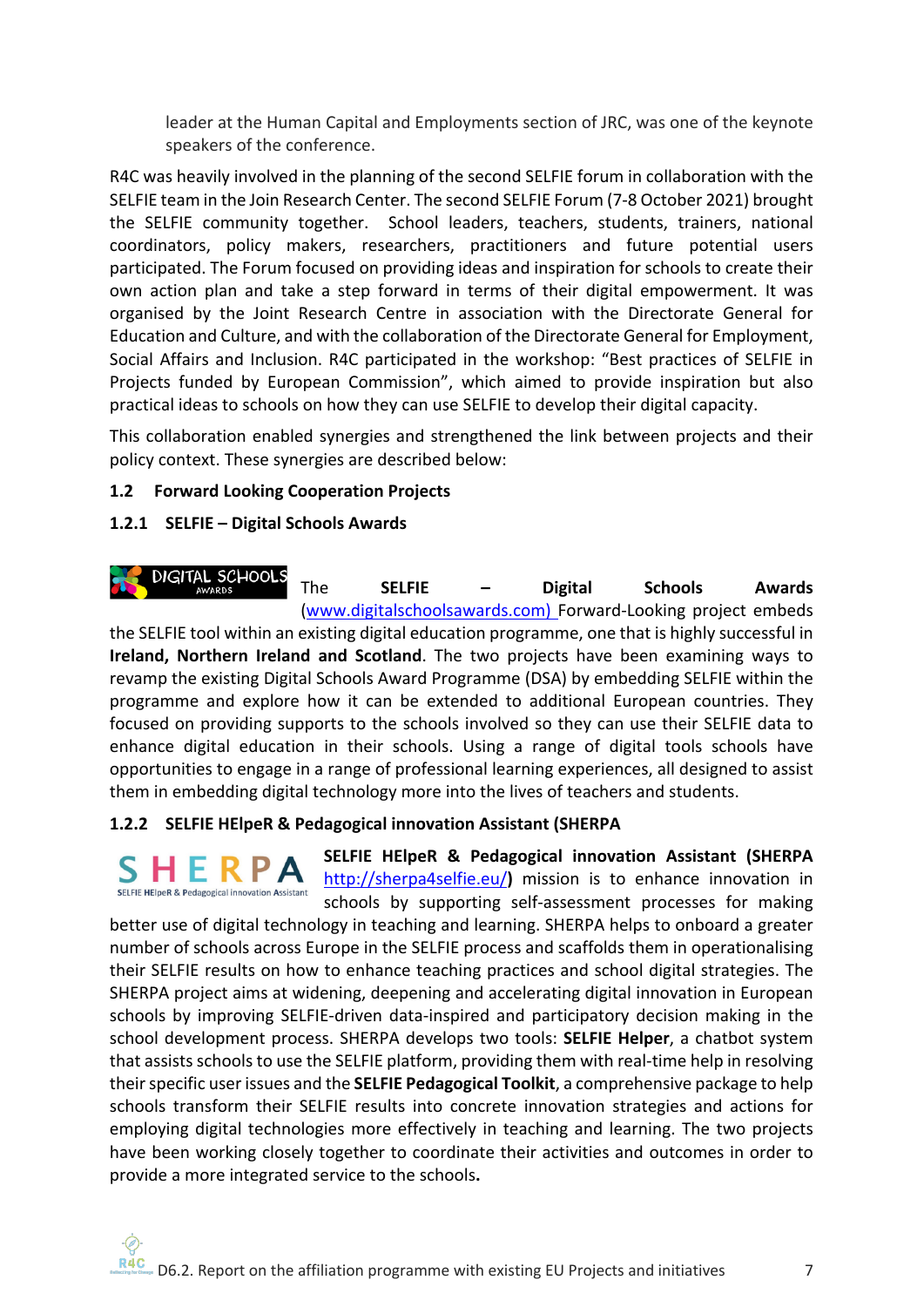#### **1.3 European Education Policy Network on Teachers and School Leaders**



The European Education Policy Network on Teachers and School Leaders is a Europe-wide network of relevant organisations (policymakers, practitioners, researchers and stakeholders) to promote co-operation, policy development and implementation at different governance levels, and to support the European Commission's policy work on teachers and school leaders. This network is building on existing activities developed at European level, especially

initiatives and projects supported through European Union programmes in the field of education. The coordinator of the 4-year project that started in January 2019 is the European School Heads Association and the network currently includes 29 partners from 18 countries.

The EEPN Network works on a topic assign by the European Commission every year, and in their second implementation year, the network has worked on the topic "New roles and competences for teachers and school leaders in the digital age". With the European School Heads Association being the coordinator, and Ellinogermaniki Agogi as one of the leadership members of EEPN, consortium members of R4C, the priorities set in Reflecting4Change also appear in the final policy recommendations written by EEPN, supported by the entire network, thus providing a great influence on future education policy making.

The policy recommendations of the second year of the EEPN projects are the following:

- 1. Raise awareness of the benefits and challenges of using digital technologies in all aspect of education, education management and school leadership in order to ensure adequate digital skills and competence and their inclusion across the whole curriculum, whilst respecting the essential social interaction of school life and learning and holistic education.
- 2. Ensure sustainable investment in digital infrastructure of schools and in the initial education and continuous professional development of teachers, school leaders and education support personnel, to ensure the mindful and inclusive use of digital tools in pedagogies while respecting the professional, scientific and pedagogical autonomy of the teachers and school leaders.
- 3. Seek sustainable public investment to foster the development of active citizenship, media literacy, digital literacy and the critical thinking of teachers, school leaders and students.
- 4. Raise awareness of issues related to data protection, disinformation, intellectual property rights and cyber-violence in order to promote the active and mindful participation of all school actors in community life and in wider society.
- 5. Ensure equal access to high quality and free of charge continuous professional development for school leaders, teachers, education staff, and teacher educators, to support digital confidence and competence and ensure the best use of digital technologies, in connection with curricular and pedagogical training which stimulates interactive learning by taking into account the social context of the students.
- 6. Foster the development and update the initial education of teachers, school leaders and teacher educators in order to meet the requirements of education in the digital age and to adapt to the challenges of the society as a whole. This requires special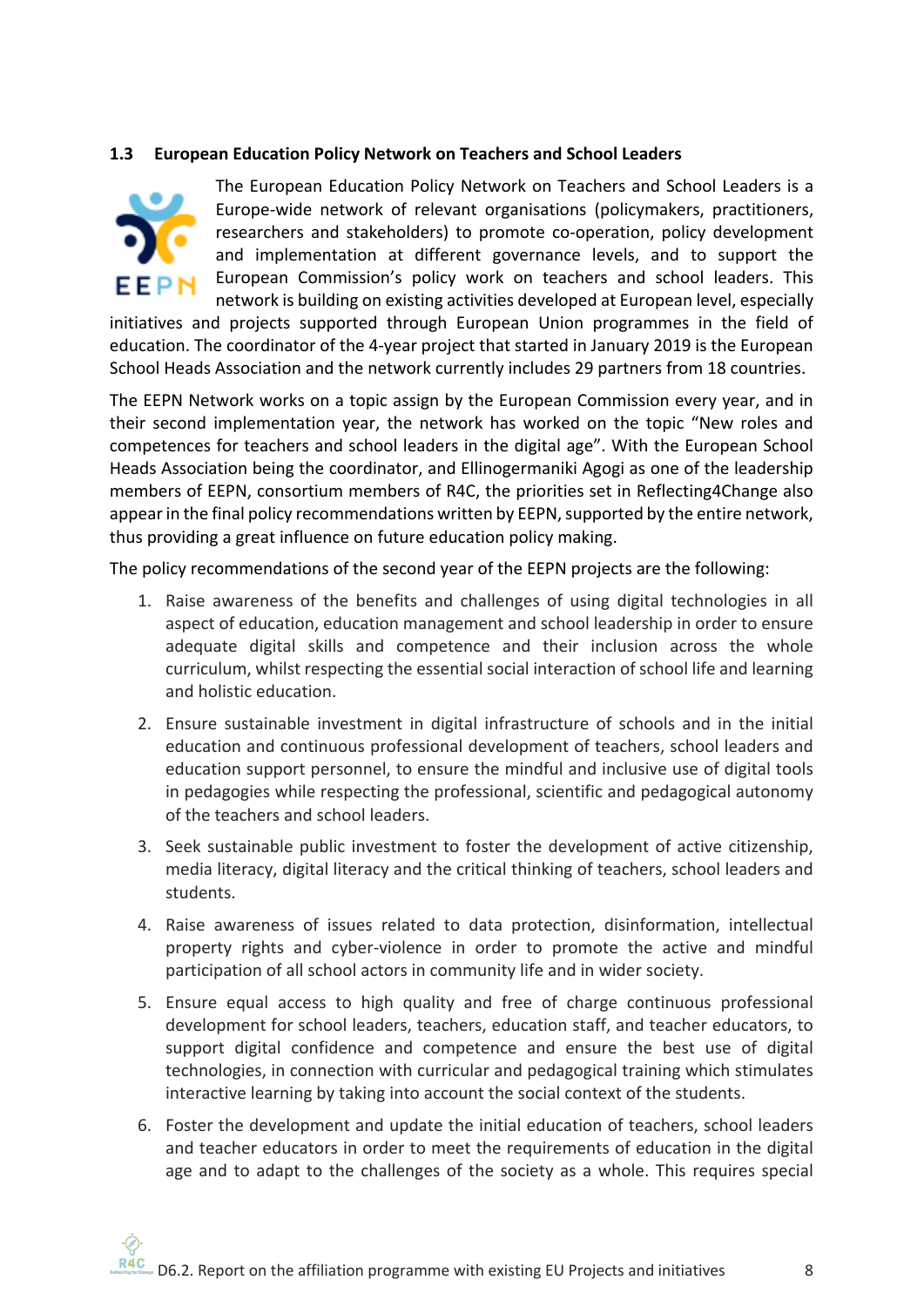attention to training on digital technologies, blended learning, communication and time-management, and on scientific, pedagogical and curricular training while improving the quality of online teacher training without hindering the value of faceto-face interaction.

- 7. Prioritise the development of digitally mature schools as supportive learning and working environments for all school actors, by promoting democratic leadership and whole school approaches that include the active participation of school leaders, teachers, students and parents in the school community.
- 8. Counter the socio-digital divide by ensuring an inclusive use of digital technologies in accordance with students' curricular and educational needs, and guarantee equal and equitable access and opportunities for all everywhere in Europe to digital tools, instruments, programs and platforms for all students, particularly socio-economically disadvantaged schools and school actors by strengthening the social interaction between school leaders, teachers, students and parents when dealing with inclusion and diversity.
- 9. Promote the use of digital technology to support collaborative school leadership and school participation in wider community partnerships
- 10. Seek democratic governance and active participation at the European, national, regional and local levels from the early stages of process of decision making, on designing and implementing decisions on digitalisation strategies and the digitalisation of schools, teaching and school leadership, with the active involvement of the education social partners (education trade union and education employers) and education stakeholders (students' unions, parents' organisations, etc) in the design, implementation and governance of education policies.
- 11. Ensure a good balance between the use of digital technology and face-to-face educational provision to support the quality and inclusiveness of education and safeguard the social value of education as the presence of the students and professionals and the school's physical spaces.
- 12. Foster research on the risks and benefits of digitalisation in all areas of education, connect with the experiences of education authorities, school leaders, teachers, students, and parents in different countries, collaboratively develop concept for practice, and identify effective digital pedagogies with their active involvement.

All these policy recommendations when implemented will help strengthening a supportive political environment for schools in Europe wishing to innovate themselves towards openness and e-maturity.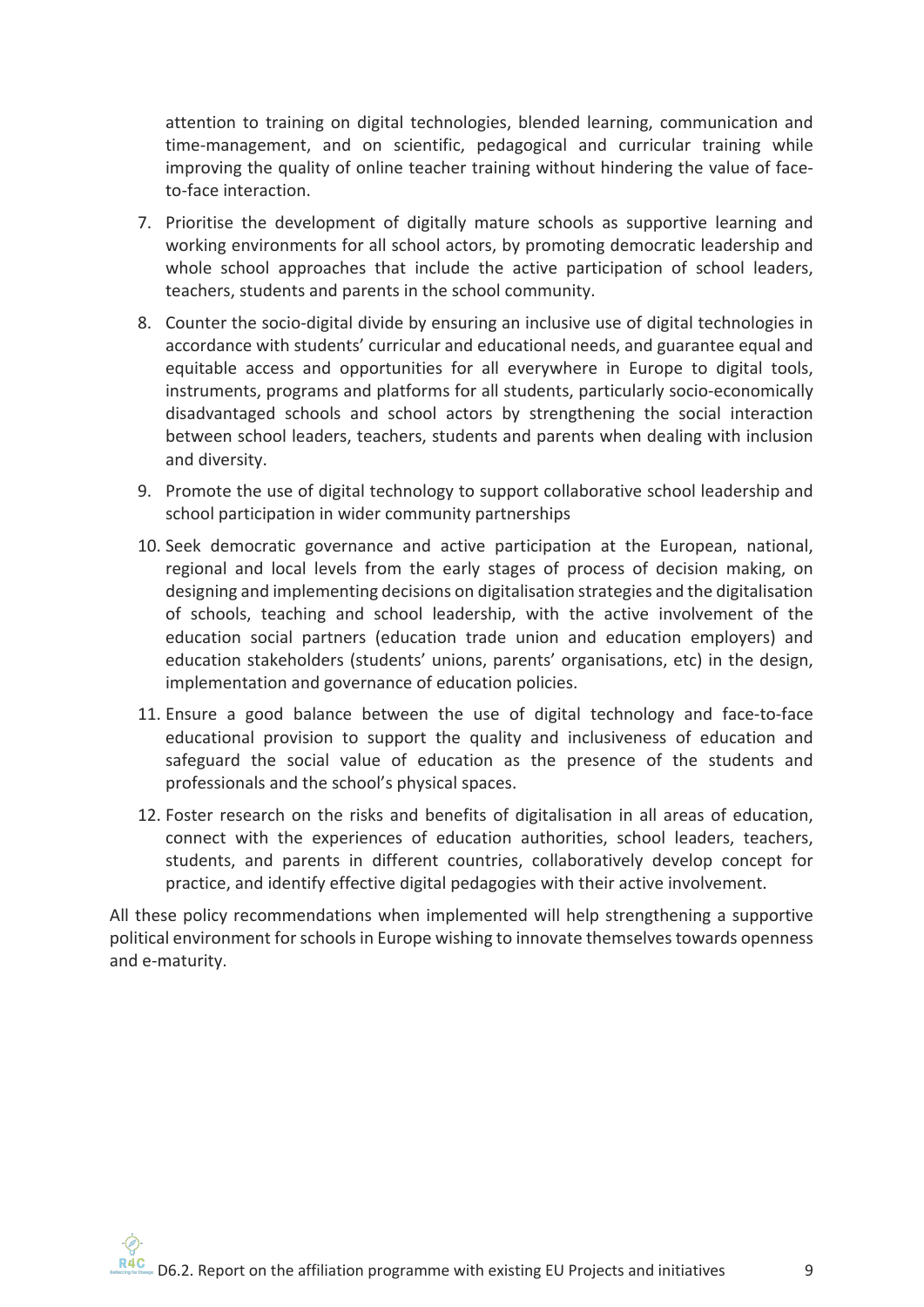# **2 Affiliation activities and collaboration with projects on implementation level**

The R4C project through affiliation activities has created a European-wide network of interested schools/teachers, research institutions, and other stakeholders that were regularly informed about project developments, invited in project activities, exchanged results and to participated in events. The R4C project has collaborated with the following European funded projects in supporting schools and educators to foster school innovation on implementation level:

## **2.1 DIMELI4AC**

| DIMEL <sub>4</sub> AC | R4C organized common training activities (webinars) with the Erasmus+<br>project DIMELI4AC which pioneers to develop pilot-test and evaluate a<br>tool kit which supports schools to establish their own DIGITAL MEDIA<br>LITERACY ACTION PLAN in order:                                                                                           |
|-----------------------|----------------------------------------------------------------------------------------------------------------------------------------------------------------------------------------------------------------------------------------------------------------------------------------------------------------------------------------------------|
|                       | To empower young students to become responsible, critical, global<br>citizens for the digitalised and connected world we live in, while<br>creating blended learning opportunities to acquire digital and<br>media literacy skills to safeguard democracy and common values.                                                                       |
|                       | To utilise the non-working time of schools in order to set up ON-<br>LINE AND IN-HOUSE DIGITAL MEDIA LITERACY LABS and<br>OBSERVATORIES based on SYNERGIES to be created among<br>teachers, parents, schools, organisations, stakeholders which will<br>endorse the CAMPAIGN and sign the MEMORANDUM OF<br>DIMELI4AC COMMITMENT.                   |
|                       | To introduce the idea of an interactive ASSESSMENT TOOL in the<br>form of a GAME based on an AVATAR (DC-MELI) where students<br>follow various challenges in order to be AWARDED the BADGE<br>showing a respectful, responsible and safe use of the technology<br>based on the digital citizenship and democratic values and critical<br>thinking. |
|                       | To strengthen the profiles of teachers and in doing so to upgrade<br>the quality of teaching/ earning services provided in formal<br>schooling.                                                                                                                                                                                                    |
|                       | To promote whole school approaches towards dealing with cross-<br>sectoral issues.                                                                                                                                                                                                                                                                 |

## **2.2 InSTEAM**

| <i>inSTE@M</i><br>Inclusive Environmental STEAM<br>Education with Online Labs | R4C collaborated with the Erasmus+ project InSTEAM and included the<br>components of inclusion and STEAM education produced within the project<br>InSTEAM in training activities. Several groups of teachers in Portugal used |
|-------------------------------------------------------------------------------|-------------------------------------------------------------------------------------------------------------------------------------------------------------------------------------------------------------------------------|
|                                                                               | this approach to engage their students in the development of community                                                                                                                                                        |
|                                                                               | projects related to Climate Change and the importance of recycling and                                                                                                                                                        |
|                                                                               | renewable energy. implementation The InSTEAM project aims to create a                                                                                                                                                         |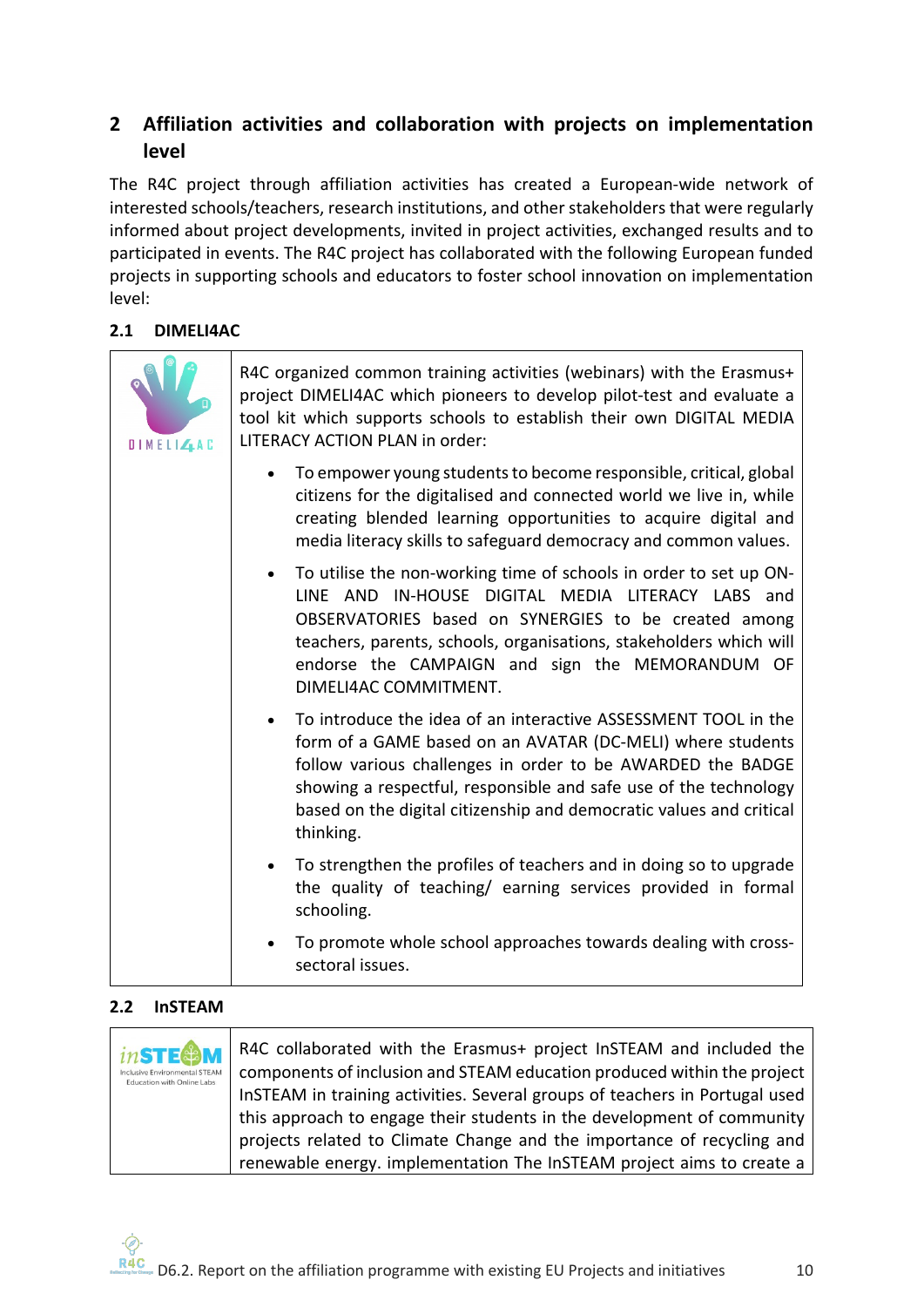| series of learning resources that allow for more individualized, inclusive and |
|--------------------------------------------------------------------------------|
| personalized STEAM (Science, Technology, Engineering, Arts and                 |
| Mathematics) learning. The goal is to establish pathways for inclusive,        |
| innovative and interdisciplinary environmental STEAM education that            |
| reduces disparities in access to and engagement with digital STEAM             |
| education.                                                                     |

## **2.3 Raising awareness about natural disasters through the development of best practices and serious games (rAn)**

|  | R4C collaborated with the Erasmus+ project rAn in providing to schools and  |
|--|-----------------------------------------------------------------------------|
|  | teachers innovative resources to develop projects that address their needs  |
|  | based on the R4C School Innovation Model. Schools opted to the topic of     |
|  | natural disasters taking advantage of the resources produced within the     |
|  | Raising Awareness for Natural Disaster Project. The rAn project aimed at    |
|  | assisting children at primary education to cope with emergency situations,  |
|  | by developing a serious game for raising their awareness about natural      |
|  | disasters and emergency preparedness. The main objective of the game is     |
|  | for the player to survive a disaster and develop a resilient community in   |
|  | view of periodic geological hazards. The serious game is based on a dynamic |
|  | storyboard supported by interactive elements such as quizzes, puzzles and   |
|  | mini-games. Along with the serious game, rAn developed a Facilitator's      |
|  | Guide which provides a full overview of all the serious game features.      |

#### **2.4 Polar Star**

|              | R4C collaborated with the Erasmus+ project in providing ideas and             |
|--------------|-------------------------------------------------------------------------------|
| <b>POLAR</b> | resources to schools resources to develop projects that address their needs   |
|              | based on the R4C School Innovation Model. The Polar Star description for      |
|              | STEAM interventions was the choice of teachers that took the astronomy        |
|              | route as a means to promote interdisciplinary learning opportunities for      |
|              | the students while developing their community interventions. Polar Star       |
|              | brings together state-of-the-art learning pedagogies and combine them         |
|              | with exciting activities that focus on contemporary science, thus helping     |
|              | teachers to introduce STEAM successfully in their class. At the same time     |
|              | the project focuses on the development of students' key skills and            |
|              | competences as well as deepening their knowledge of fundamental science       |
|              | principles, increasing their appreciation of science and technology and their |
|              | role in todays' societies. The project team combines innovative learning      |
|              | techniques like inquiry learning and the design thinking approach along       |
|              | with other cutting-edge educational tools into one seamless methodology,      |
|              | that will allow teachers to shift towards a student-centered type of          |
|              | teaching.                                                                     |

#### **2.5 Space EU**

|               | R4C collaborated with the Erasmus+ project Space EU on the exhibition   |
|---------------|-------------------------------------------------------------------------|
| $\frac{1}{2}$ | "Step into Space" whichopened its gates to students and teachers of all |
|               | levels from Monday, November 23, 2020. It presents key points of space  |
|               | conquest, the applications of space technology in our daily lives, how  |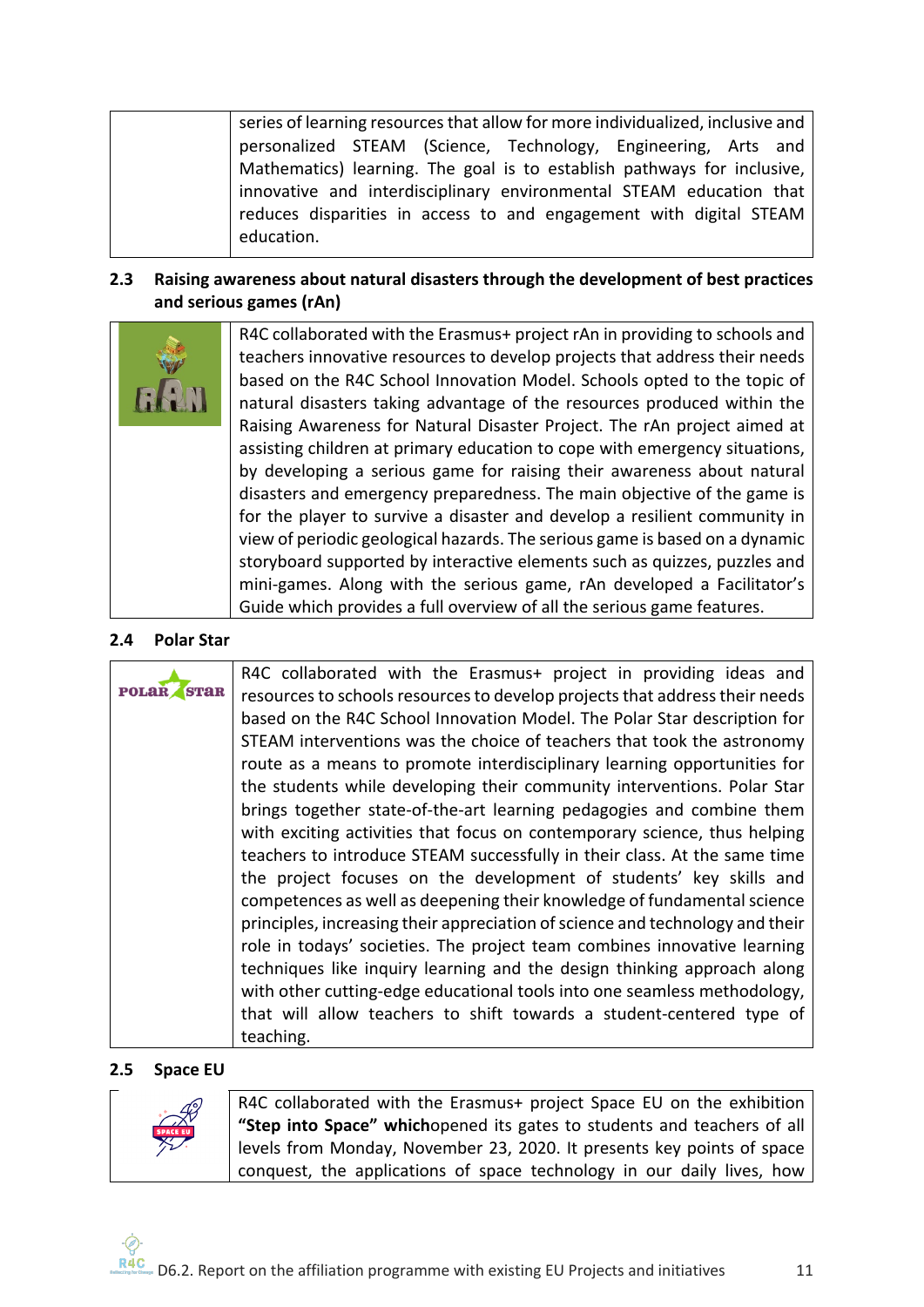| satellites are used for monitoring weather phenomena, the natural<br>environment and the impact of human activity and much more. We talk to<br>visitors about spacecraft traveling beyond the boundaries of the solar<br>system in search of new worlds. How could we communicate with them? In<br>which language;                                                                                                                                                                                                                                                                                                                                            |
|---------------------------------------------------------------------------------------------------------------------------------------------------------------------------------------------------------------------------------------------------------------------------------------------------------------------------------------------------------------------------------------------------------------------------------------------------------------------------------------------------------------------------------------------------------------------------------------------------------------------------------------------------------------|
| Young visitors are invited to design the cover of their own space science<br>magazine at the end of the visit. Selected covers will be permanently<br>"installed" in the virtual exhibition. The experience of visiting the virtual<br>world can be transferred to students via the internet using a communication<br>platform. The duration of the visit is from 45 to 60 minutes. The virtual world<br>found<br>Second<br>Life<br>the<br>exhibition<br>be<br>in<br>at<br>can<br>address https://maps.secondlife.com/secondlife/DBC%20Research/119/2<br>40/26                                                                                                |
| R4C has offered guided tour to schools via the Webex communication<br>platform (invited by educators as speakers / guides through their school<br>accounts) or via the Zoom platform. spaceEU is a European-funded project<br>that fosters a young, creative and inclusive European space community                                                                                                                                                                                                                                                                                                                                                           |
| spaceEU implements an exciting space outreach and education programme<br>to spark the interest of young people in STEAM (Science, Technology,<br>Engineering, Arts and Maths), and to encourage them to consider space-<br>related careers. The project inspires and broadens young minds, develops a<br>sense of European and global citizenship, and through our shared human<br>relationship with space, fosters long-term partnerships between people<br>from different countries and cultural backgrounds. spaceEU also lays the<br>groundwork for the possible future establishment of a Knowledge<br>Innovation Community (KIC) in the field of space. |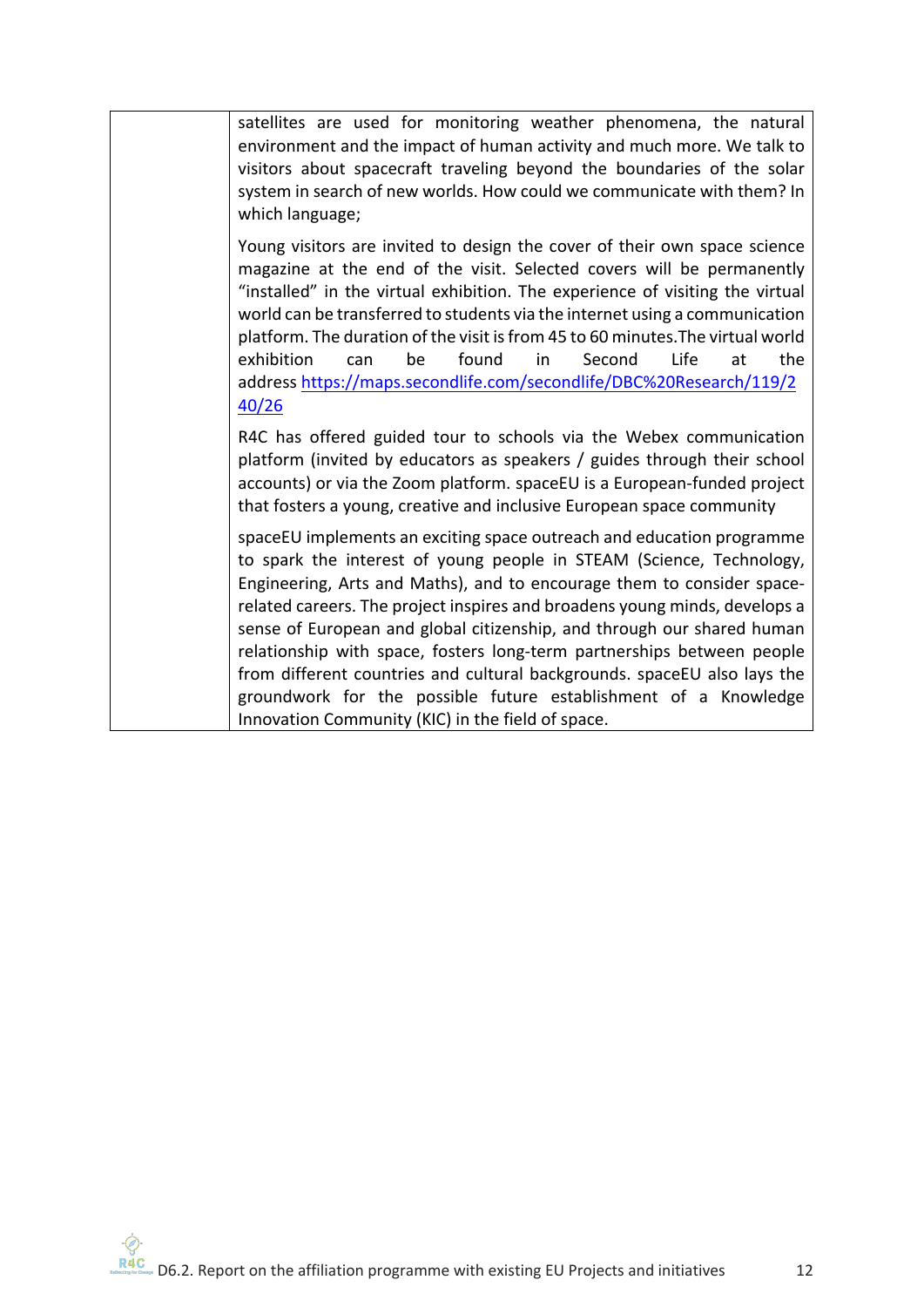# **3 Affiliation activities and collaboration with initiatives on national and local level**

## **3.1 Greece**

## **3.1.1 Build your own seismograph contest**

Seismology in school education can promote scientific literacy at all levels but its benefits go far wider than simply providing scientific knowledge about this natural phenomenon. It provides the basis for informed action to protect lives and property on local, regional, and national levels.

In the framework of the R4C project, Ellinogermaniki Agogi in collaboration with the Geodynamic Institute of the National Observatory of Athens and the Institute of Educational Policy organize the educational contest "Make your own digital seismograph" for primary and secondary school students.

Groups of students are invited in collaboration with their teachers to construct a digital model of an improvised seismograph and describe the entire construction process in a presentation accompanied by photographic or other audiovisual material and a digital model.

The collaboration project adresses the challenge of the study of a physical phenomenon with great societal impact and proposes pedagogical practices based on inquiry-based methods that are more effective in science education. The objective of this combination is on one hand to increase children's and student's interest in science, on how science is made and how it affects everyday life, and on the other to stimulate teacher motivation on up-taking innovative teaching methods, subjects and practices to enrich and renew the science curriculum.

The key is to provide increased opportunities for cooperation and collaboration between schools across European countries (mainly countries of the European South that experiencing seismic activity) and encourage relationships between stakeholders of both formal and informal education by establishing a network of schools that study real data, do real analysis of real seismic activity in real time and present their results to their communities.

## **3.1.2 Design Challenge - ACM Interaction Design and Children (IDC) conference 2021**

The R4C project collaborated with the organisers of the ACM Interaction Design and Children (IDC) conference 2021 of the Design Challenge for students:

*"Our daily life has been changed drastically after the outbreak of COVID-19. We cannot meet, learn or play in the same way as before. We now need to build new, inclusive and creative ways to deal with the challenges we are facing.*

*This year, the Interaction Design and Children 2021 conference invites children to participate in a Design Challenge titled "(Re)imagining a world after COVID-19". We invite children all over the world to (re)imagine the post-pandemic world and submit their vision of how technology can help to make the world one they would like to live in.*

*There are plenty of questions we would like to ask children to think about when dreaming of the world after this pandemic has ended. Some examples are the following:*

- *How will we have lunch together with friends in remote places by sharing sights, sounds, smells, and tastes?*
- *How will we find and maintain friendships all over the world overcoming time-zone differences?*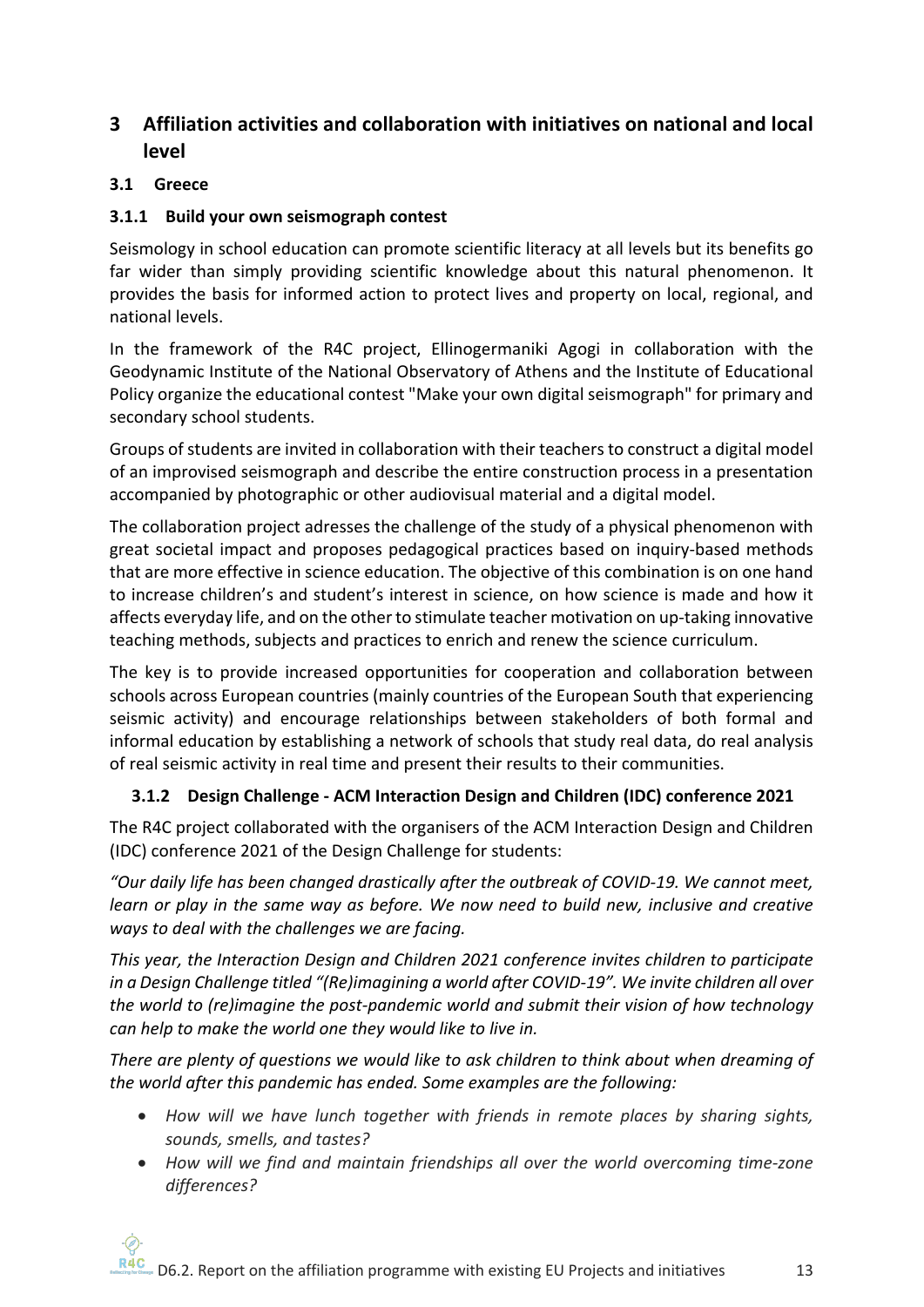- *How will we play together no matter what different languages we speak?*
- *How will we spend time and share memories with our grandparents?*
- *How will we care for those who are lonely, who need food, clean water, a shelter or other support?*

*We would like to see your vision of how technology could help to make all the above and even more to happen. What would this technology look like? How would it work? How would this technology tackle one or more of local yet global problems? There are no wrong answers, only plenty of creativity. Design it, draw it, build it and tell us about it!"*

### **3.2 Italy**

In Italy, the R4C national coordinator Città della Scienza collaborated with Microsoft and provided webinars to schools. Microsoft offers free training for teachers and school managers, in this case to the audience of teachers at schools of all levels in the Campania Region - with the involvement of the School Office of the Campania Region and Città della Scienza of Naples - and has proposed a work schedule with three webinars.

The initiative was aimed at spreading the potential of Microsoft technologies to support teachers and school managers in the acquisition of new digital skills useful for facing the transition from distance to hybrid teaching.

Microsoft webinars (http://www.cittadellascienza.it/notizie/webinar-di-formazionemicrosoft-citta-della-scienza-e-usr-campania/) were structured as follows: Application presentation (Microsoft); Practical case (USR); Methodological intervention (CdS), Questions (teachers and managers). "Parameters and methods of evaluation of scientific subjects for digital schools" was the topic elaborated with the R4C framework.

## **3.3 Portugal**

R4C was implemented in Portugal during a very important moment for education in the country. In April 2020, the Portuguese government launched an Action Plan for the Digital Transition with the main pillar being the Digital Empowerment of People (https://eportugal.gov.pt/en/noticias/governo-lanca-plano-de-acao-para-a-transicao-digital). It was composed of 12 main objectives among which a specific list of measures for the field of school education. The specific actions for schools were summarized in an Action Plan for the Digital Development of Schools (https://www.dge.mec.pt/pcdd/pdde.html). The plan was based on the framework of DiciCompEdu and the main domain of interventions are related to professional engagement, teaching and learning process, assessment and teachers CPD. Schools were invited to self-reflect on their adoption of digital tools and resources at the various levels and to assess the competence profile of their teaching staff members.

NUCLIO launched a call for schools and presented R4C as a strong support program for the materialization of the development plan, for the support to the CPD component and its subsequent implementation. Headmasters and teachers greatly appreciated this support as a strong ally for the demanding task of rethinking schools. The results of these alliances established during R4C were very encouraging and the collaboration with the schools will continue even after the project officially ended.